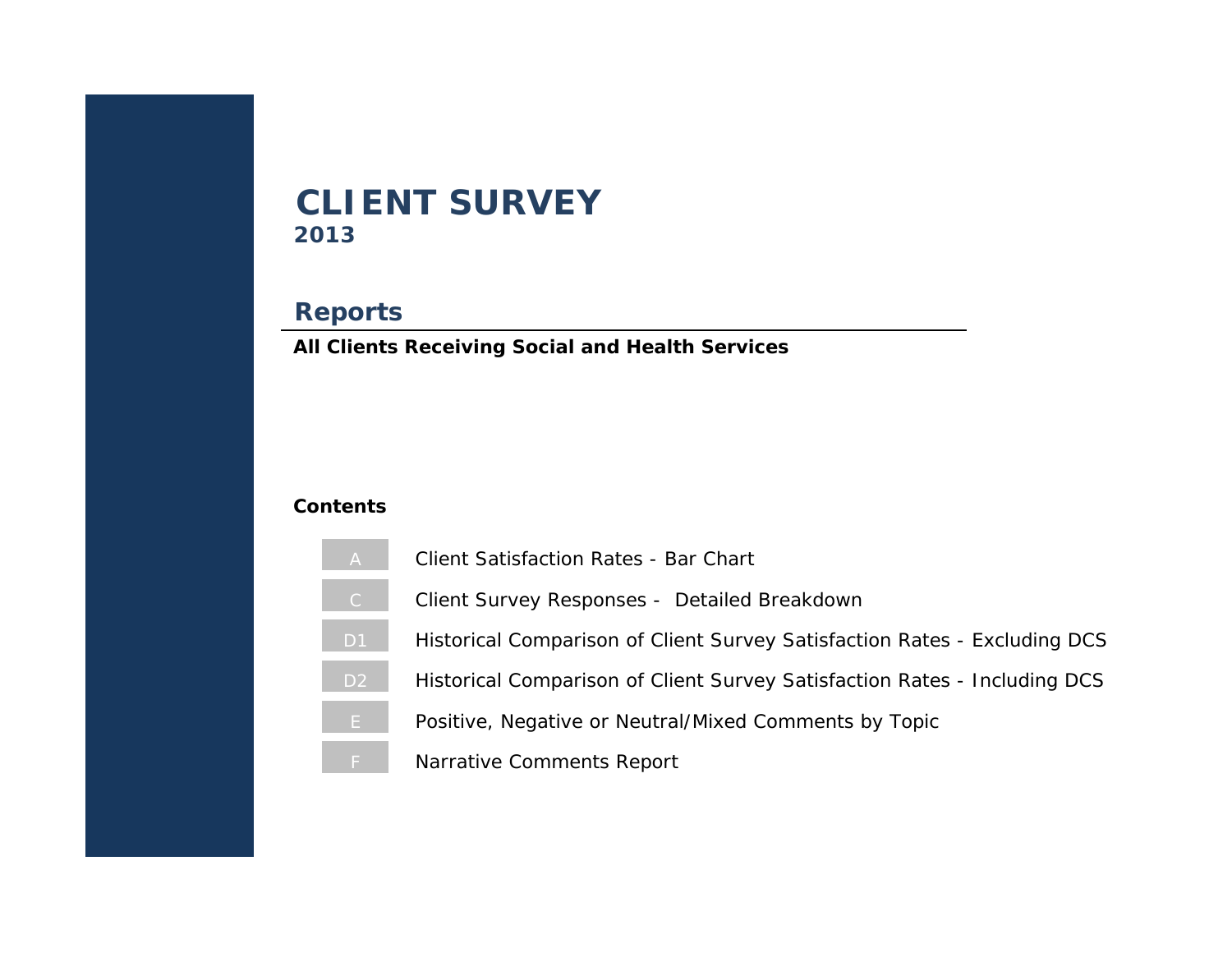### Social and Health Services • Weighted Data



#### **QUALITY AND HELPFULNESS**

- Overall, do social and health service programs help you and your family?
	- Thinking of all the programs together, have they done good work?
		- Does your program do good work?
		- Are you satisfied with program services?

#### **STAFF**

- Do staff treat you with courtesy and respect?
	- Do staff listen to what you have to say?
		- Do staff understand your needs?

#### **ACCESS AND PROCESSES**

- Are program offices open at times that are good for you?
	- Is it easy to get to the program office?
	- Is it easy to get services from the program?
	- Did you get services as quickly as you needed?
- When you call, is it easy to get a live person when you need to?
	- Do staff return your calls within 24 hours?

#### **INFORMATION**

- Do you know what program services there are for you and your family?
	- Did program staff explain things clearly?
	- Was it easy to get the information you needed about services?

#### **CLIENT INVOLVEMENT**

- Did you have a say in what kind of services you get?
- Did you help make plans and set goals about services?

#### **COORDINATION**

- Do staff make sure all your services work well together?
- Do the staff from your different programs work together as a team to try to help you get the services you need?

\*Percentage shown is the percent who answered "yes" or "strong yes." Data are weighted.

<span id="page-1-0"></span>**CLIENT SURVEY**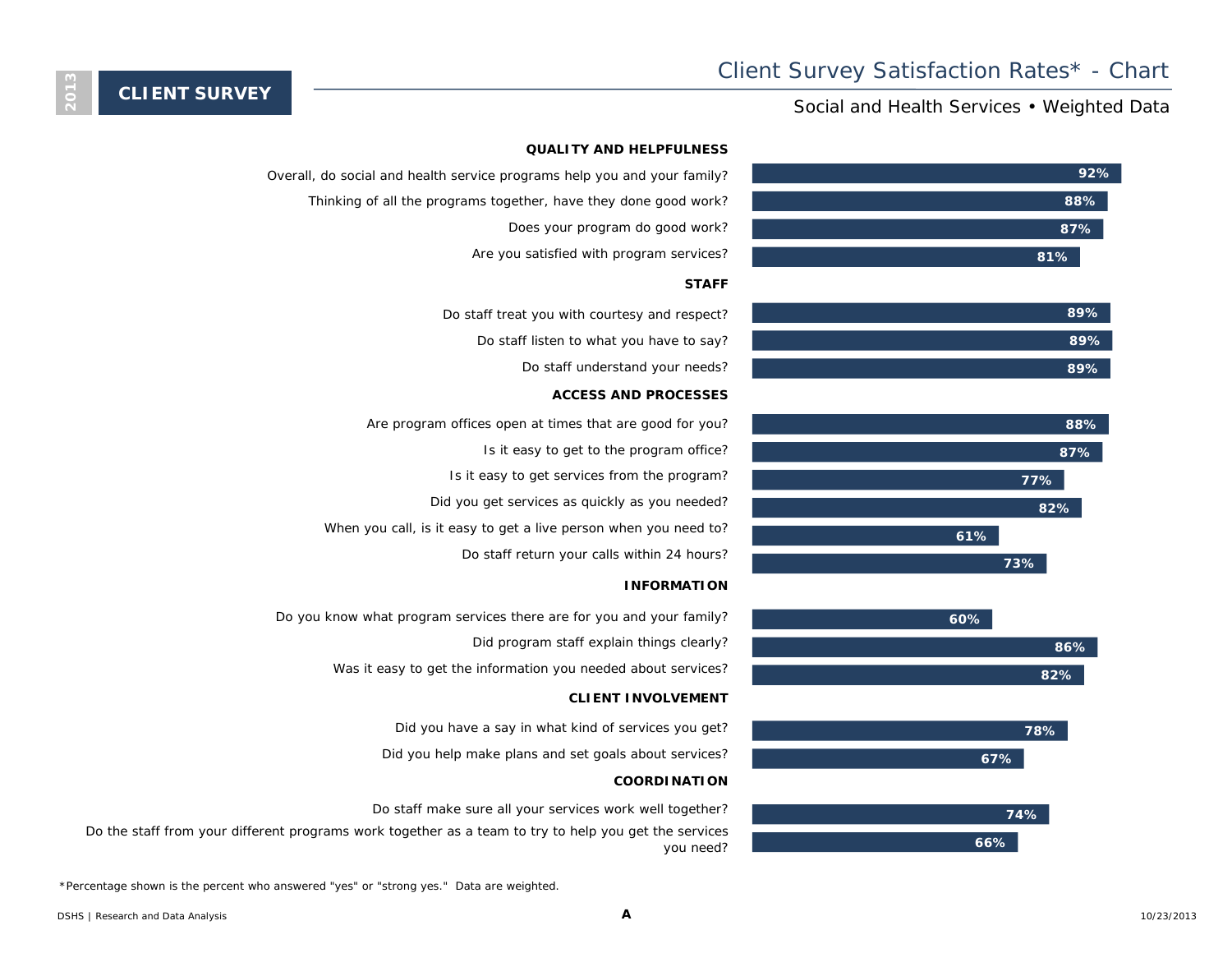<span id="page-2-0"></span>

|                                                                                                                    | <b>Strong NO</b> | no  | neutral | yes | <b>Strong YES</b> |
|--------------------------------------------------------------------------------------------------------------------|------------------|-----|---------|-----|-------------------|
| <b>QUALITY AND HELPFULNESS</b>                                                                                     |                  |     |         |     |                   |
| Overall, do social and health service programs help you and your family?                                           | 1%               | 3%  | 4%      | 58% | 33%               |
| Thinking of all the programs together, have they done good work?                                                   | 1%               | 3%  | 8%      | 67% | 21%               |
| Does your program do good work?                                                                                    | 1%               | 4%  | 8%      | 66% | 21%               |
| Are you satisfied with program services?                                                                           | 3%               | 8%  | 8%      | 62% | 19%               |
| <b>STAFF</b>                                                                                                       |                  |     |         |     |                   |
| Do staff treat you with courtesy and respect?                                                                      | 1%               | 4%  | 6%      | 61% | 28%               |
| Do staff listen to what you have to say?                                                                           | 2%               | 2%  | 7%      | 66% | 23%               |
| Do staff understand your needs?                                                                                    | 0%               | 4%  | 6%      | 67% | 21%               |
| <b>ACCESS AND PROCESSES</b>                                                                                        |                  |     |         |     |                   |
| Are program offices open at times that are good for you?                                                           | 0%               | 6%  | 6%      | 68% | 21%               |
| Is it easy to get to the program office?                                                                           | 3%               | 6%  | 4%      | 59% | 28%               |
| Is it easy to get services from the program?                                                                       | 3%               | 10% | 10%     | 61% | 17%               |
| Did you get services as quickly as you needed?                                                                     | 2%               | 9%  | 8%      | 65% | 17%               |
| When you call, is it easy to get a live person when you need to?                                                   | 11%              | 18% | 10%     | 46% | 15%               |
| Do staff return your calls within 24 hours?                                                                        | 5%               | 13% | 9%      | 54% | 19%               |
| <b>INFORMATION</b>                                                                                                 |                  |     |         |     |                   |
| Do you know what program services there are for you and your family?                                               | 0%               | 28% | 12%     | 53% | 7%                |
| Did program staff explain things clearly?                                                                          | 1%               | 7%  | 6%      | 68% | 18%               |
| Was it easy to get the information you needed about services?                                                      | 2%               | 8%  | 8%      | 70% | 12%               |
| <b>CLIENT INVOLVEMENT</b>                                                                                          |                  |     |         |     |                   |
| Did you have a say in what kind of services you get?                                                               | 2%               | 13% | 7%      | 63% | 16%               |
| Did you help make plans and set goals about services?                                                              | 1%               | 23% | 9%      | 56% | 11%               |
| <b>COORDINATION</b>                                                                                                |                  |     |         |     |                   |
| Do staff make sure all your services work well together?                                                           | 1%               | 14% | 10%     | 58% | 16%               |
| Do the staff from your different programs work together as a team to try to help you get the services you<br>need? | 4%               | 22% | 8%      | 49% | 17%               |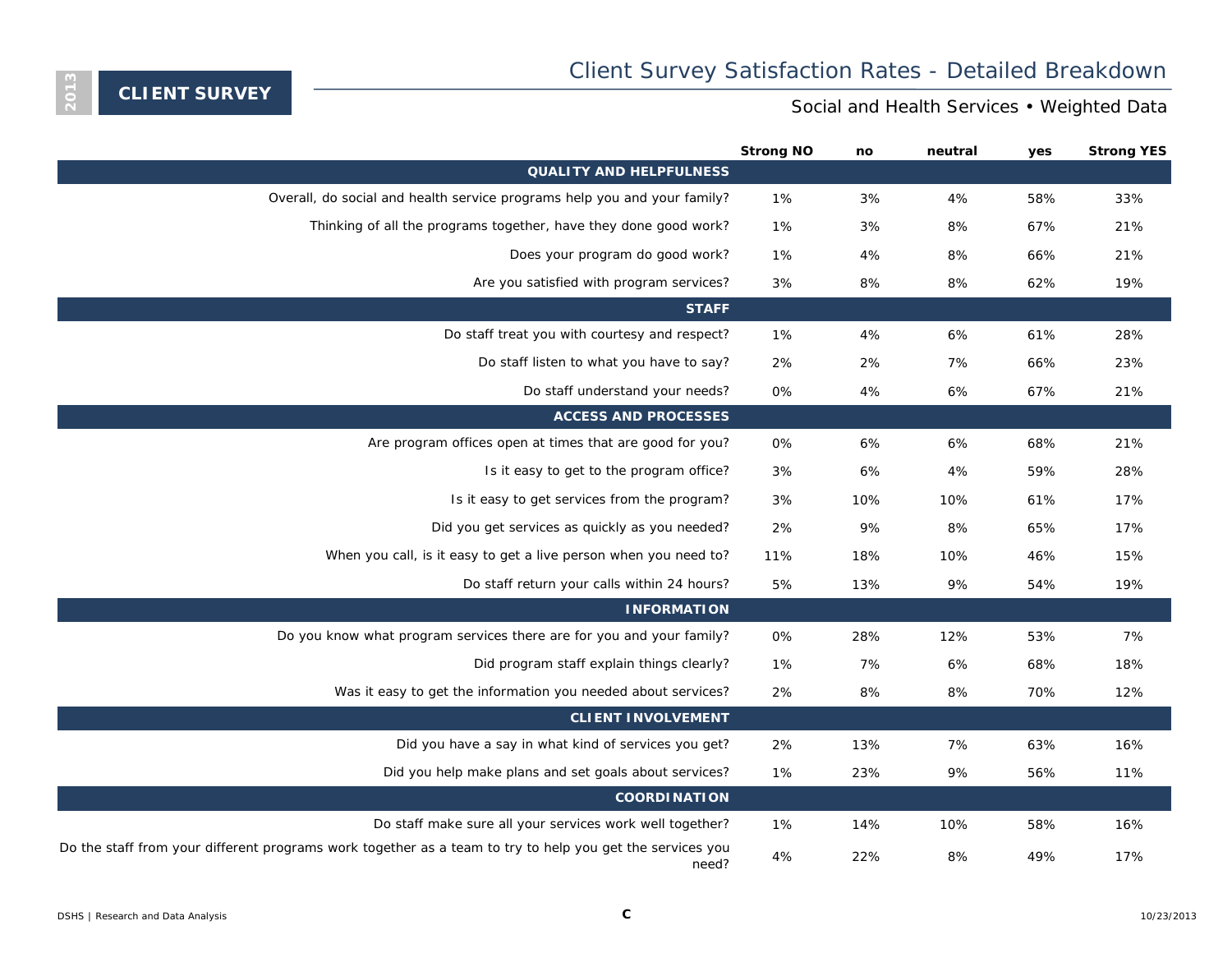## Client Survey Satisfaction Rates - Historical Comparison - Excluding DCS

**CLIENT SURVEY**

<span id="page-3-0"></span>**2013**

### Social and Health Services • Weighted Data

|                                                                                                                    | 2001 | 2002 | 2003 | 2005 | 2007 | 2009 | 2011 | 2013 | Change<br>$01 - 13$ | Change<br>$11 - 13$ |
|--------------------------------------------------------------------------------------------------------------------|------|------|------|------|------|------|------|------|---------------------|---------------------|
| <b>QUALITY AND HELPFULNESS</b>                                                                                     |      |      |      |      |      |      |      |      |                     |                     |
| Overall, do social and health service programs help you and your family?                                           | 89%  | 94%  | 93%  | 94%  | 94%  | 94%  | 94%  | 95%  | $6\% *$             | 1%                  |
| Thinking of all the programs together, have they done good work?                                                   | 79%  | 88%  | 89%  | 86%  | 90%  | 87%  | 88%  | 90%  | $11\%$ *            | 3%                  |
| Does your program do good work?                                                                                    | 77%  | 87%  | 89%  | 86%  | 88%  | 89%  | 86%  | 89%  | $12\%$ *            | 3%                  |
| Are you satisfied with program services?                                                                           | 73%  | 80%  | 82%  | 81%  | 81%  | 82%  | 81%  | 84%  | $11\%$ *            | 3%                  |
| <b>STAFF</b>                                                                                                       |      |      |      |      |      |      |      |      |                     |                     |
| Do staff treat you with courtesy and respect?                                                                      | 84%  | 89%  | 86%  | 88%  | 90%  | 89%  | 91%  | 91%  | $7\%$ *             | 0%                  |
| Do staff listen to what you have to say?                                                                           | 81%  | 88%  | 86%  | 87%  | 91%  | 90%  | 90%  | 91%  | 10% *               | 0%                  |
| Do staff understand your needs?                                                                                    | 79%  | 84%  | 84%  | 85%  | 87%  | 87%  | 88%  | 89%  | $10\%$ *            | 1%                  |
| <b>ACCESS AND PROCESSES</b>                                                                                        |      |      |      |      |      |      |      |      |                     |                     |
| Are program offices open at times that are good for you?                                                           | 81%  | 88%  | 92%  | 90%  | 91%  | 91%  | 92%  | 88%  | $8\%$ *             | $-4\%$ *            |
| Is it easy to get to the program office?                                                                           | 83%  | 88%  | 88%  | 88%  | 89%  | 87%  | 89%  | 89%  | $6\% *$             | $-1%$               |
| Is it easy to get services from the program?                                                                       | 63%  | 69%  | 72%  | 72%  | 76%  | 77%  | 75%  | 79%  | 15% *               | 4%                  |
| Did you get services as quickly as you needed?                                                                     | 67%  | 77%  | 78%  | 80%  | 81%  | 77%  | 78%  | 84%  | 16% *               | $6\%$ *             |
| When you call, is it easy to get a live person when you need to?                                                   | N/A  | N/A  | N/A  | N/A  | 69%  | 73%  | 64%  | 59%  | N/A                 | $-5%$               |
| Do staff return your calls within 24 hours?                                                                        | 64%  | 70%  | 71%  | 72%  | 70%  | 73%  | 68%  | 73%  | $8\%$ *             | 5%                  |
| <b>INFORMATION</b>                                                                                                 |      |      |      |      |      |      |      |      |                     |                     |
| Do you know what program services there are for you and your family?                                               | 76%  | 78%  | 73%  | 77%  | 70%  | 66%  | 61%  | 60%  | $-15\%$ *           | $-1%$               |
| Did program staff explain things clearly?                                                                          | 79%  | 83%  | 82%  | 83%  | 87%  | 88%  | 84%  | 86%  | $7\%$ *             | 1%                  |
| Was it easy to get the information you needed about services? **                                                   | 74%  | 79%  | 79%  | 75%  | 80%  | 84%  | 81%  | 84%  | 10% *               | 2%                  |
| <b>CLIENT INVOLVEMENT</b>                                                                                          |      |      |      |      |      |      |      |      |                     |                     |
| Did you have a say in what kind of services you get? **                                                            | 72%  | 78%  | 74%  | 74%  | 69%  | 75%  | 75%  | 78%  | $7\%$ *             | 4%                  |
| Did you help make plans and set goals about services? **                                                           | 71%  | 77%  | 80%  | 70%  | 61%  | 70%  | 66%  | 68%  | $-3%$               | 2%                  |
| <b>COORDINATION</b>                                                                                                |      |      |      |      |      |      |      |      |                     |                     |
| Do staff make sure all your services work well together?                                                           | 65%  | 69%  | 81%  | 71%  | 75%  | 76%  | 79%  | 73%  | 8%                  | $-6%$               |
| Do the staff from your different programs work together as a team to try<br>to help you get the services you need? | N/A  | N/A  | N/A  | N/A  | 63%  | 73%  | 69%  | 68%  | N/A                 | $-1%$               |

\* Change between years is statistically significant at the .05 level.

\*\*Question wording changed in 2009 to make questions easier to understand. 
61-70%

NOTE: Question format changed between the 2005 and 2007 surveys which may affect comparisons to previous years. The comparisons to previous years. Percentage shown is the percent who answered "yes" or "strong yes." Data are weighted.

0-50%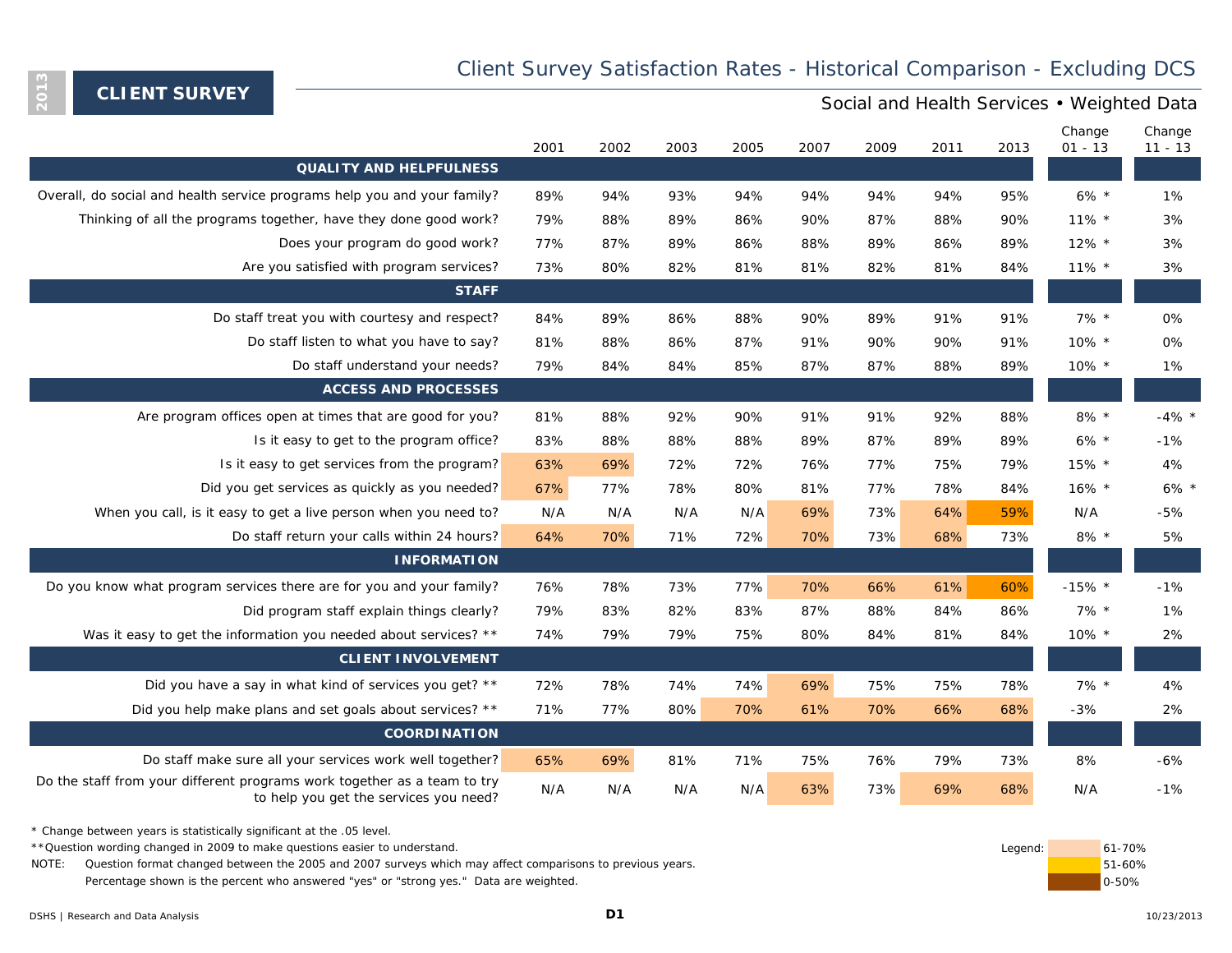# Client Survey Satisfaction Rates - Historical Comparison - Including DCS

**CLIENT SURVEY**

<span id="page-4-0"></span>**2013**

### Social and Health Services • Weighted Data

|                                                                                                                       | 2005 | 2007 | 2009 | 2011 | 2013 | Change<br>$05 - 13$ | Change<br>$11 - 13$ |
|-----------------------------------------------------------------------------------------------------------------------|------|------|------|------|------|---------------------|---------------------|
| <b>QUALITY AND HELPFULNESS</b>                                                                                        |      |      |      |      |      |                     |                     |
| Overall, do social and health service programs help you and your family?                                              | 91%  | 90%  | 89%  | 91%  | 92%  | 0%                  | 0%                  |
| Thinking of all the programs together, have they done good work?                                                      | 86%  | 90%  | 84%  | 87%  | 88%  | 3%                  | 2%                  |
| Does your program do good work?                                                                                       | 86%  | 88%  | 85%  | 86%  | 87%  | 2%                  | 2%                  |
| Are you satisfied with program services?                                                                              | 80%  | 79%  | 78%  | 80%  | 81%  | 1%                  | 2%                  |
| <b>STAFF</b>                                                                                                          |      |      |      |      |      |                     |                     |
| Do staff treat you with courtesy and respect?                                                                         | 88%  | 89%  | 89%  | 90%  | 89%  | 1%                  | $-1%$               |
| Do staff listen to what you have to say?                                                                              | 87%  | 89%  | 88%  | 90%  | 89%  | 2%                  | 0%                  |
| Do staff understand your needs?                                                                                       | 85%  | 87%  | 87%  | 87%  | 89%  | 4% *                | 2%                  |
| <b>ACCESS AND PROCESSES</b>                                                                                           |      |      |      |      |      |                     |                     |
| Are program offices open at times that are good for you?                                                              | 89%  | 87%  | 89%  | 90%  | 88%  | $-1%$               | $-1%$               |
| Is it easy to get to the program office?                                                                              | 87%  | 87%  | 84%  | 88%  | 87%  | 0%                  | $-1%$               |
| Is it easy to get services from the program?                                                                          | 71%  | 73%  | 73%  | 73%  | 77%  | $6\% *$             | 4%                  |
| Did you get services as quickly as you needed?                                                                        | 79%  | 80%  | 74%  | 77%  | 82%  | 3%                  | $5\%$ *             |
| When you call, is it easy to get a live person when you need to?                                                      | N/A  | 67%  | 69%  | 65%  | 61%  | N/A                 | $-4%$               |
| Do staff return your calls within 24 hours?                                                                           | 71%  | 70%  | 72%  | 70%  | 73%  | 2%                  | 3%                  |
| <b>INFORMATION</b>                                                                                                    |      |      |      |      |      |                     |                     |
| Do you know what program services there are for you and your family?                                                  | 78%  | 71%  | 64%  | 61%  | 60%  | $-18\%$ *           | $-2%$               |
| Did program staff explain things clearly?                                                                             | 82%  | 85%  | 85%  | 84%  | 86%  | 3%                  | 2%                  |
| Was it easy to get the information you needed about services? **                                                      | 75%  | 79%  | 82%  | 80%  | 82%  | $8\%$ *             | 3%                  |
| <b>CLIENT INVOLVEMENT</b>                                                                                             |      |      |      |      |      |                     |                     |
| Did you have a say in what kind of services you get? **                                                               | 74%  | 70%  | 75%  | 74%  | 78%  | 4%                  | 4%                  |
| Did you help make plans and set goals about services? **                                                              | 70%  | 61%  | 70%  | 66%  | 67%  | $-3%$               | 2%                  |
| <b>COORDINATION</b>                                                                                                   |      |      |      |      |      |                     |                     |
| Do staff make sure all your services work well together? **                                                           | 73%  | 77%  | 76%  | 77%  | 74%  | 1%                  | $-4%$               |
| Do the staff from your different programs work together as a team to try to help you get the<br>services you need? ** | N/A  | 66%  | 74%  | 67%  | 66%  | N/A                 | $-1%$               |
| * Change between years is statistically significant at the .05 level.                                                 |      |      |      |      |      |                     |                     |

\*\*Question wording changed in 2009 to make questions easier to understand. **Example 2018** 1999 to the state of the state of the state of the state of the state of the state of the state of the state of the state of the sta

NOTE: Question format changed between the 2005 and 2007 surveys which may affect comparisons to previous years. 
<br>
Only the contract of the contract of the COS and 2007 surveys which may affect comparisons to previous year

Percentage shown is the percent who answered "yes" or "strong yes." Data are weighted. DCS Custodial clients were added to the survey in 2005. DCS Non-Custodial clients were added in 2007.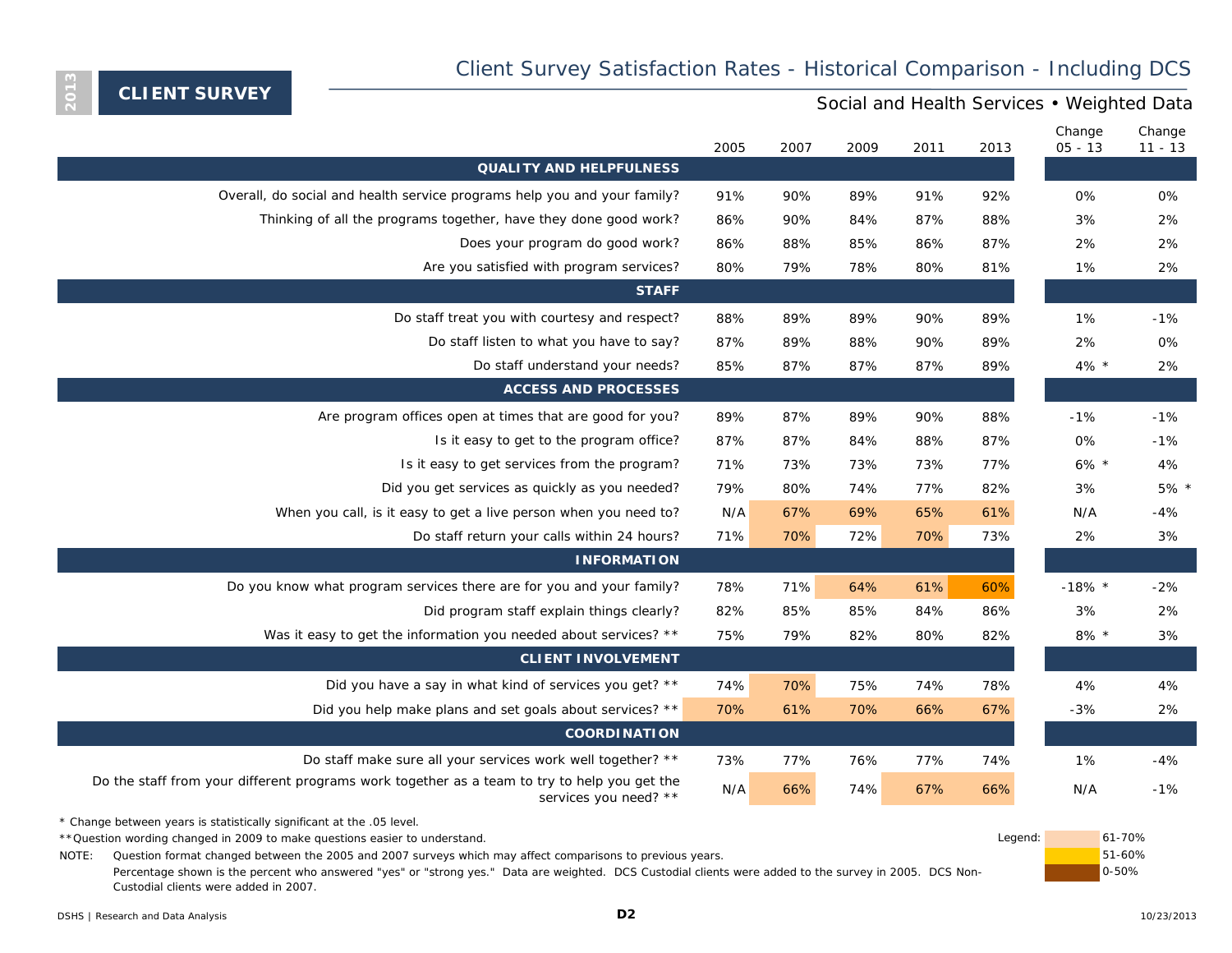<span id="page-5-0"></span>**2013**

### All Clients Receiving Social and Health Services